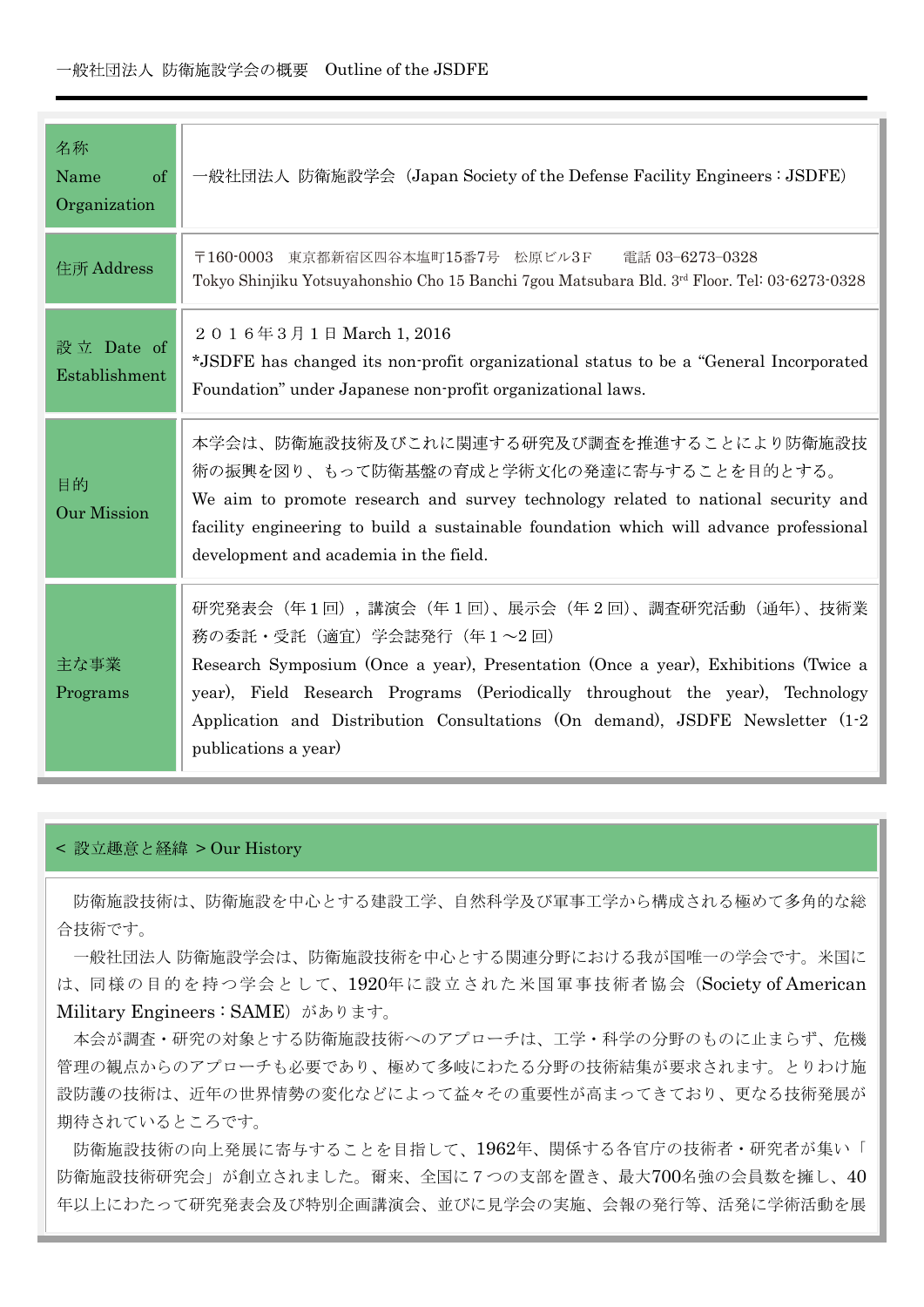開してきました。

この会をさらに発展させ、対外的に活動範囲を拡大していくため、2004年4月、「防衛施設技術研究会」は、 「防衛施設学会」として組織変更を行いました。

その後、更なる公益活動の強化等を図るため、2016年3月、「一般社団法人防衛施設学会」へと再び組織変 更を行い、現在に至っています。

防衛施設学会では、今後も、関係官庁のみならず関連技術をお持ちの一般企業の技術者や研究者の参加を募 り、これまで以上に広範かつ活発な学会活動を展開していきます。

National Security and Facility Engineering is a comprehensive field which consists of technological applications not limited to construction, architecture, various engineering branches, natural sciences, and military engineering.

The Japan Society of the Defense Facility Engineers is the only non-profit association in Japan who is dedicated to fields related to National Security and Facility Engineering Technology. Similarly in the United States of America, there is an association by the name of the Society of American Military Engineers (SAME) (est. 1920),which shares a similar mission.

Our approach towards the research and surveying of National Security and Facility Engineering Technology is dynamic, avoids constituting a specific concept from a single field, and integrates Risk Management approaches. In recent years the changes in our global society and circumstances have raised the demand and expectations toward technology related to National Security and Facility Engineering. This change has made the field a vital part in the development and advancement of technology for the future.

In 1962, under the name "National Security and Facility Engineering Technology Research Group", engineers and researchers from various government sections were assembled. They gathered with hope of establishing a society which would advance technology related to National Security and Facility Engineering. Since then, it has played an active role in disseminating the mission by establishing 7 domestic district offices, assembling members totaling now over 700, facilitating and providing research forums, symposiums, exhibitions, and publications for over 40 years.

In April 2004, to further extend the reach of it's programs, the association re-established itself as the "Japan Society of Defense Facility Engineers".

Furthermore, in March 2016, the association's non-profit organizational status was successfully changed to a "General Incorporated Foundation", so those programs could be strengthened.

The JSDFE aims to continuously work not only alongside stakeholders in the government and public sectors, but with also those engineers and researchers in the private business sector in related fields, to widen the scope and increase the activeness of it's programs.

Mission

History